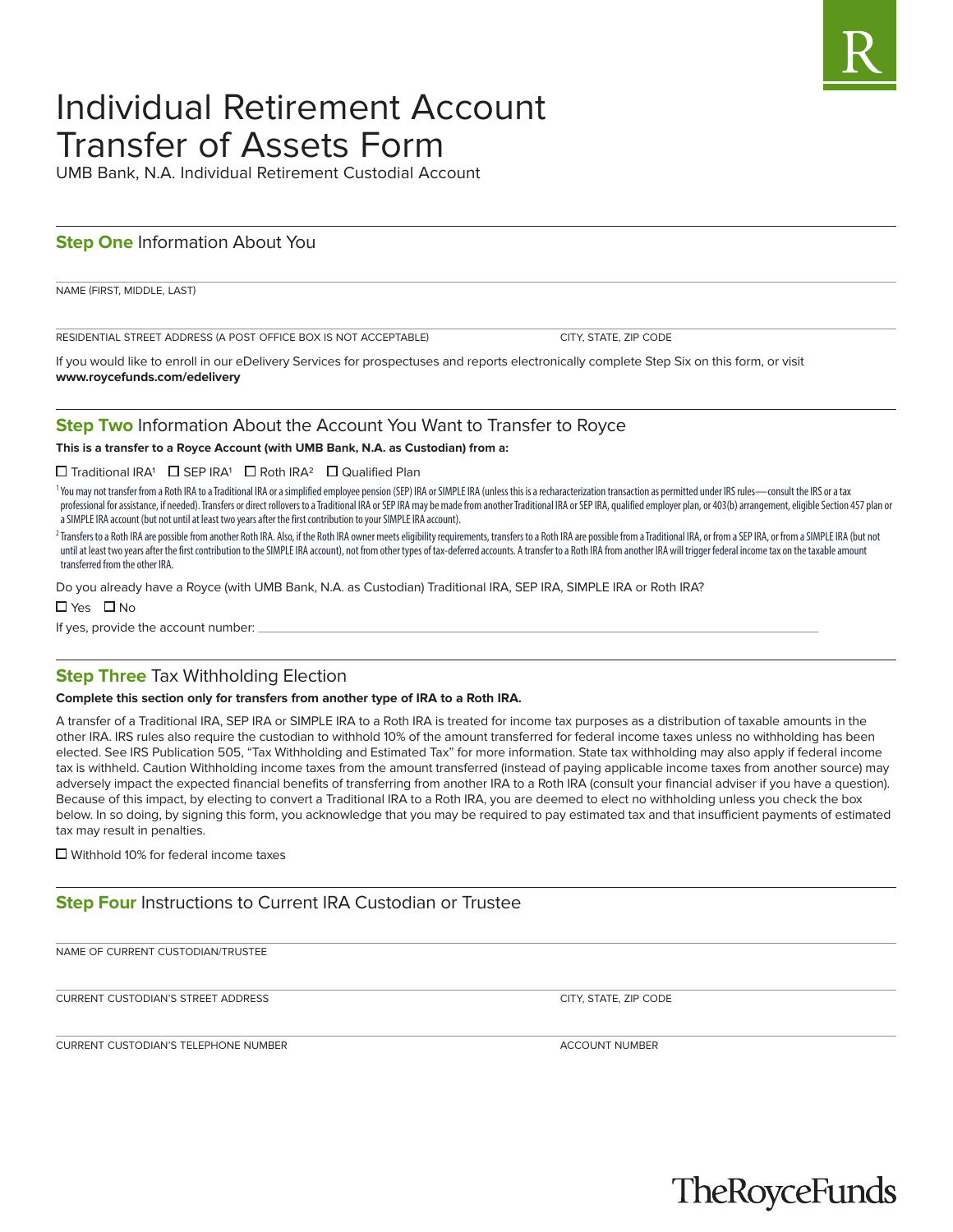(If you wish, you may attach a copy of your current account statement, which will help us expedite establishment of your new account.) **Check one box.** Please transfer assets from the above account to UMB Bank, N.A.. Transfer should be in cash according to the following instructions: Transfer the total amount in my Account **or** Transfer \$ and retain the balance. (Minimum \$1,000)

#### **Make check payable to The Royce Funds.**

**Mutual Fund(s) Being Transferred:** List the assets you are transferring to The Royce Funds.

| INVESTMENT NAME | ACCOUNT NUMBER | DOLLAR AMOUNT OF TRANSFER |
|-----------------|----------------|---------------------------|
|                 |                |                           |
| INVESTMENT NAME | ACCOUNT NUMBER | DOLLAR AMOUNT OF TRANSFER |
|                 |                |                           |

A separate check for the \$15 Custodian Fee, made out to "UMB Bank" is enclosed.

□ Deduct the \$15 Custodian Fee from my account.

(This fee will be waived for any investor who signs up for eDelivery of Prospectuses and Reports, as well as for investors with more than \$20,000 invested in Royce IRAs at the time the fee is charged, and for new transfer and rollover accounts in their first year.)

## **Step Five** Choose the Royce Fund(s) You Are Transferring To

#### **Check one box and complete if necessary.**

Invest the transferred amount as I have indicated on the attached **IRA Application (Adoption Agreement) or**

■ Invest the transferred amount as follows: (Must Total 100%)

#### **Choose the Funds You are Transferring to**:

\$1,000 MINIMUM INITIAL INVESTMENT

| <b>FUND NAME</b>                     | <b>FUND NUMBER</b> | <b>SYMBOL</b> | <b>AMOUNT INVESTED</b> |
|--------------------------------------|--------------------|---------------|------------------------|
| <b>INVESTMENT CLASS</b>              |                    |               |                        |
| Royce Dividend Value Fund            | 341                | <b>RDVIX</b>  | \$                     |
| Royce International Premier Fund     | 897                | <b>RIPNX</b>  | \$                     |
| Royce Low-Priced Stock Fund          | 284                | <b>RLPHX</b>  | \$                     |
| Royce Micro-Cap Fund                 | 264                | <b>RYOTX</b>  |                        |
| Royce Opportunity Fund               | 249                | <b>RYPNX</b>  |                        |
| Royce Pennsylvania Mutual Fund       | 260                | <b>PENNX</b>  |                        |
| Royce Premier Fund                   | 265                | <b>RYPRX</b>  | \$                     |
| Royce Small-Cap Value Fund           | 270                | <b>RVVHX</b>  |                        |
| Royce Smaller-Companies Growth Fund  | 271                | <b>RVPHX</b>  |                        |
| Royce Special Equity Fund            | 327                | <b>RYSEX</b>  |                        |
| Royce Total Return Fund              | 267                | <b>RYTRX</b>  | S                      |
| <b>SERVICE CLASS</b>                 |                    |               |                        |
| Royce Global Financial Services Fund | 268                | <b>RYFSX</b>  | \$                     |
|                                      |                    |               | <b>TOTAL \$ 0.00</b>   |

### **Step Six** Consent for eDelivery of Documents

#### **When you sign up for eDelivery of these documents, the annual \$15 IRA Maintenance Fee mentioned in Step Four will be waived!**

You can go paperless by consenting to receive statements and/or other important documents via the Internet, rather than by mail. If you consent to eDelivery, you will be sent email notifications alerting you that documents are available for viewing online. Please note that confidential account information will not be sent by email. If an email notification is returned as undeliverable, your account will be reset to receive traditional paper statements and/or documents by mail. You can change your delivery preference or unsubscribe from eDelivery at any time.

Semiannual Account StatementsTransaction Confirmations

Prospectuses, Financial ReportsAnnual Tax Forms 1099 and 5498

Your current email address. Royce will use this email address to send notifications to you:

|--|--|